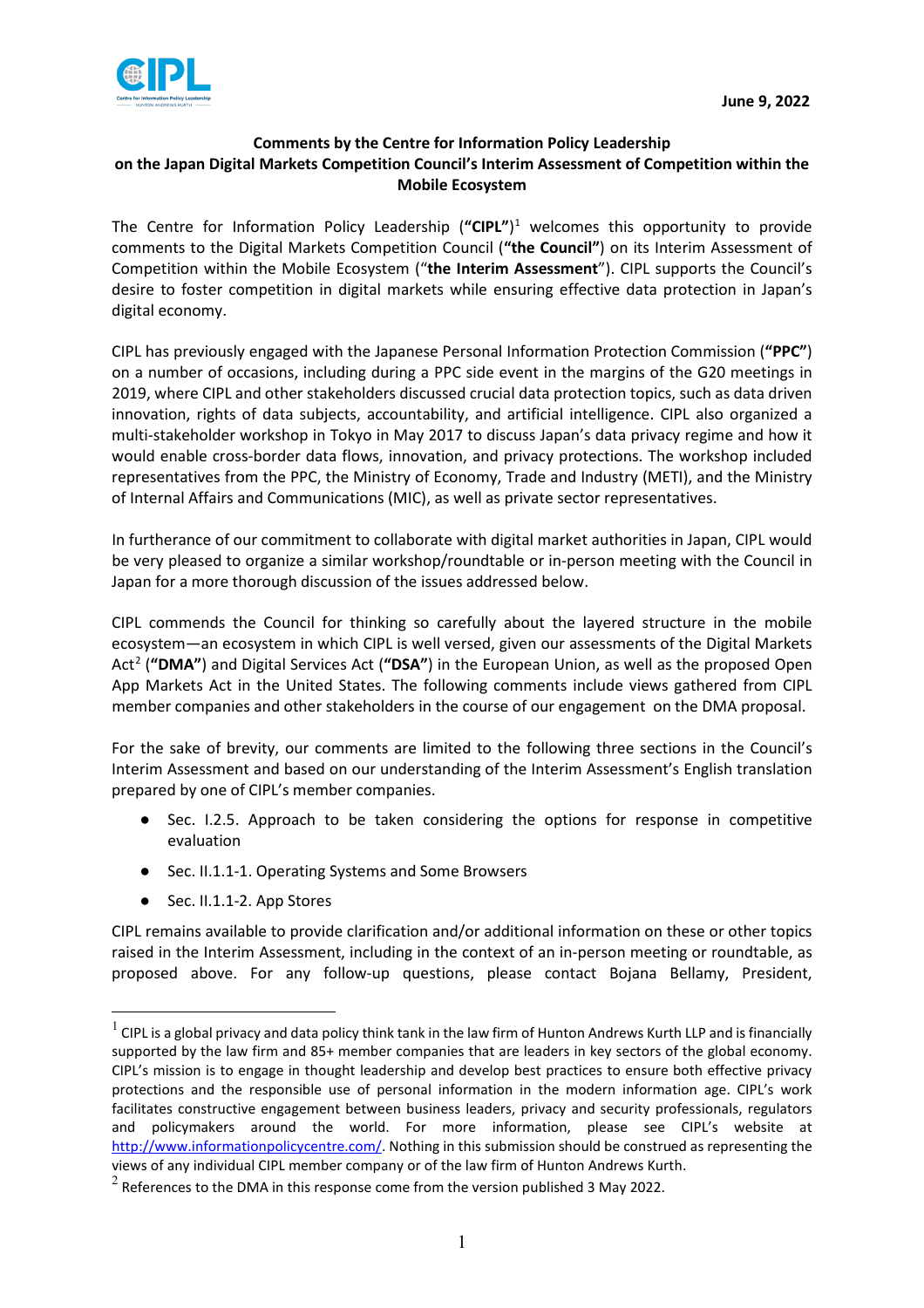[bbellamy@huntonak.com,](mailto:bbellamy@huntonak.com) and Markus Heyder, Vice President & Senior Policy Counselor, [mheyder@huntonak.com.](mailto:mheyder@huntonak.com)

## **Sec. I.2.5. Approach to be taken considering the options for response in competitive evaluation**

*Excerpt: "The committee will consider measures to effectively respond to certain actions by platform operators that can exert influence on multiple layers of the mobile ecosystem (competitive environment), without being constrained by the current legal framework. In doing so, the possibility of utilizing mechanisms such as information disclosure, ensuring fairness of procedures, and monitoring under the Transparency in Digital Platform Transactions Act, one form of ex ante regulation, should also be considered."*

*CIPL Recommendation – 1: When regulating activities that may adversely affect competition, care should be given that such regulation is coherent with other legal frameworks, such as those designed to address legitimate security and privacy concerns.* 

CIPL notes that the digital economy requires a regulatory approach that accounts for all interests related to data, ranging from competition, innovation, public safety and interest, consumer and data protection, among others. As the relationship between competition and data protection law is still evolving, and recognizing that the two regulatory areas intend to protect different rights and interests, it is important to consider their horizontal interaction and areas of overlap on a case-by-case and issue-by-issue basis to ensure they are in balance. In other words, it is important to avoid any prejudgment or assumption that one regulatory area should systematically have priority over the other, or that a competition risk analysis should prevail over a data protection risk analysis (or vice-versa).

While effective data protection should not be used as a rationale to prevent effective competition and economic growth in the digital economy, consumers' legal rights also should not be compromised or degraded in deference to improving market competition. We also recommend a balanced and deliberate approach to examine all relevant rights relating to data rather than rushing into any particular solutions designed to only address competition issues. For example, a right to access certain information (which purportedly fosters transparency and innovation) must be balanced against the risk of unintentionally revealing underlying trade secrets or proprietary algorithms, or compromising data protection rights and security obligations. A balanced regulatory regime should account for all relevant rights and obligations as set out in relevant legislation.

Moreover, the Council should view regulatory issues with a broad lens and not solely from the perspective of (or the potential effect upon) the leading actors<sup>[3](#page-1-0)</sup> in the mobile ecosystem. Any regulatory action will affect all actors in the data supply chain and ecosystem, including individual users/consumers, data recipients and other business partners. The approach will require thoughtful consideration of, and consultation with, both sharing and receiving organizations, irrespective of size. The Council should pay particularly close attention to how it weighs the benefits of particular conduct against its impact on competition and how this is reflected in the design of remedies.

<span id="page-1-0"></span><sup>3</sup> In this response, "**mobile ecosystem leading actors**" refers to the concept similar to "gatekeepers" under the Digital Markets Act in the European Union. On the other hand, the notion of "**mobile ecosystem actors**" refer to all market players in the digital economy covering organizations acting as gatekeepers as well as other business-users.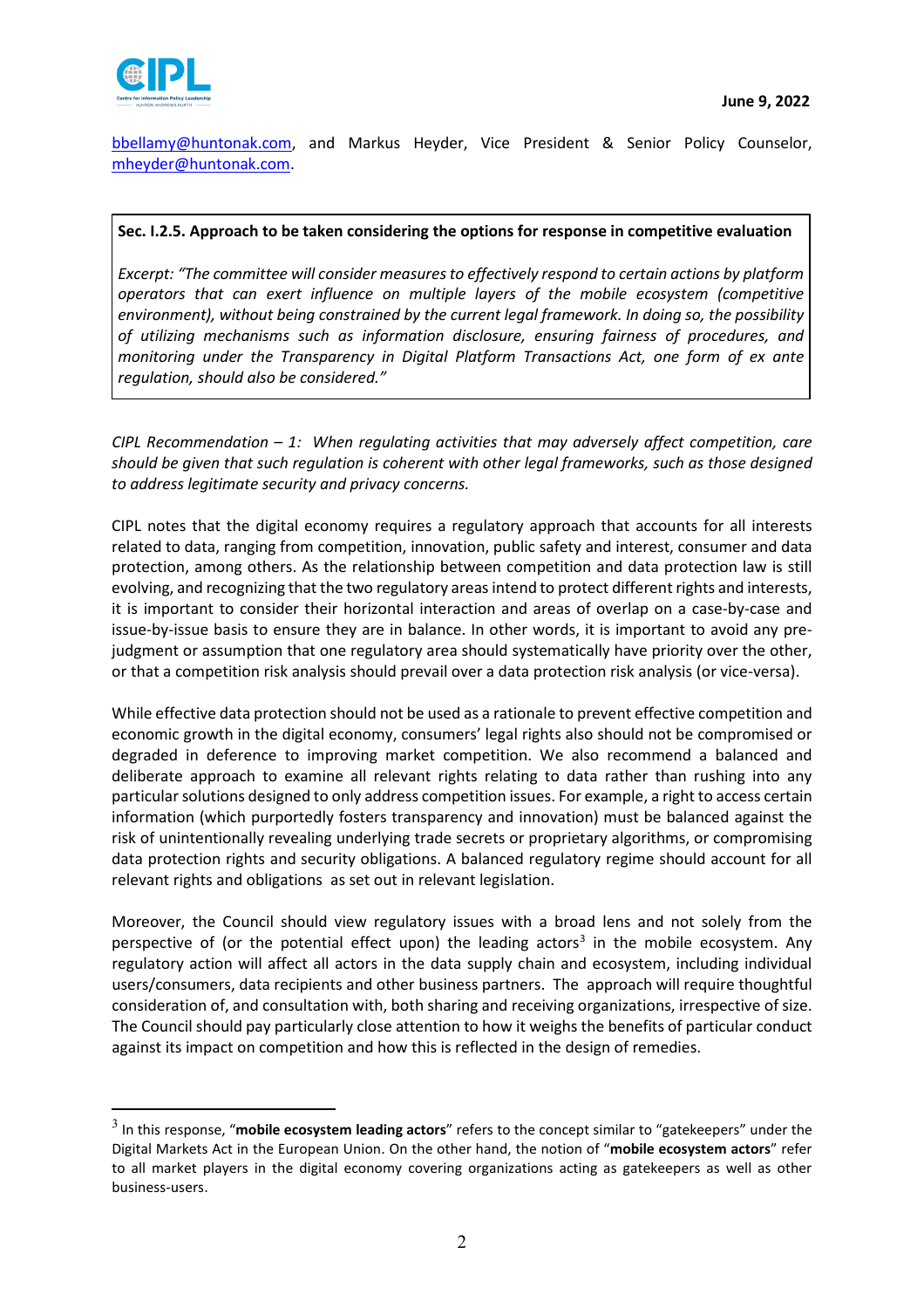

*CIPL Recommendation – 2: Implement any new framework designed to foster a competitive environment in the mobile ecosystem while also recognizing the challenges arising from government intervention.*

Recognizing that the current competition law is not sufficient to address all new competition issues in digital markets, CIPL supports forward-looking reforms. Such reforms should clearly articulate the new regulatory expectations to provide certainty for all parties concerning implementation and enforcement and that are sufficiently flexible to anticipate changes in technology and business conduct over time.

In the meantime, CIPL encourages the Council to take the following principles into consideration:

- Scope of data: Particularly with respect to a data disclosure requirement, required disclosures should be limited to data essential to enabling competition (and, of course, otherwise disclosable in accordance with other laws). Data with little or no competitive value and data containing commercially sensitive trade information or proprietary algorithms should not fall within the scope of an information disclosure requirement.
- Data Protection Rules & Principles: The competition framework should work with and complement existing data protection rules and principles under the Act on the Protection of Personal Information (**["APPI"](https://www.ppc.go.jp/files/pdf/APPI_english.pdf)**). Leading actors in the mobile ecosystem should be able to comply with the APPI while fulfilling obligations under the new competition framework. Moreover, it should incorporate a requirement of regulatory cooperation between competition and data protection regulators to address areas of regulatory overlap and dependencies. Competition law and data protection authorities should work together, share knowledge to create and maintain an effective digital regulatory framework with legal certainty, seamless protection of rights that also supports business and innovation.
- Risk Assessment & Liability Allocation: The approach should consider risk factors and safeguards for each player in the mobile ecosystem and should enable a risk-based approach to compliance for regulated organizations. For instance, regulated organizations should be able to evaluate in advance the risks and adverse impacts of providing access to data pursuant to any new competition requirements, and data recipients should be required to implement relevant risk mitigation measures. Careful consideration has to be given to the distribution of liability based on control over the data. Regulated organizations should not be held liable for the acts of data recipients after disclosure; liability for subsequent misuse of data should be borne exclusively by data recipients. Also, liability for data in transit must be carefully considered and apportioned. Consideration should be given to purpose limitation for the transferred (personal) data since new purposes are not foreseeable by the regulated organization and thus cannot be covered by consent.
- Regulatory Incentive: To improve compliance by regulated organizations with any new requirements and to encourage good faith support of the new regime even beyond basic compliance, regulators might consider offering rewards or incentives, or enable endorsements/accreditations for organizations that fulfill the objectives of the new regulatory framework. Such "good actor" accreditations could be achieved through certification by an independent body. They would also be a mechanisms for organizations to demonstrate their presumptive compliance with the new requirements. Of course, such accreditations would be independent of and without prejudice to other certification measures, such as certification under the APEC Cross-Border Privacy (CBPR) regime (in which Japan participates) or other mutual adequacy arrangements.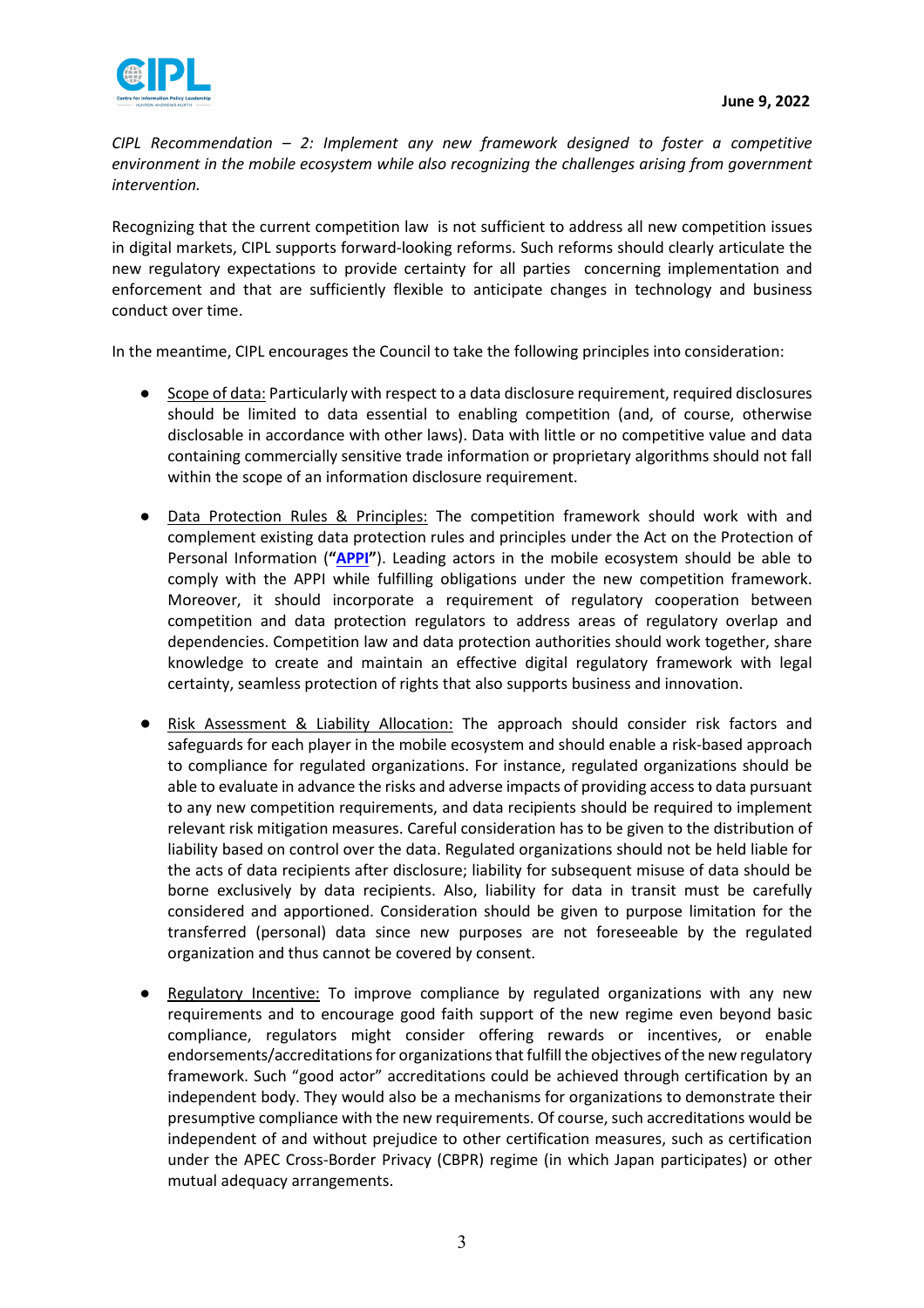

Certainty for market participants: The framework must provide certainty for other market participants not regulated by competition remedies such that they are not hindered in operating their commercial activities in line with data protection and other laws.

## **Sec. II.1.1-1. Operating Systems and Some Browsers**

*Excerpt: "In response to concerns over the unilateral setting and changing of rules by browser providers, one option may be to establish a package of measures as follows (…) (a) implementing prior notifications that secure sufficient time to respond to rule changes, (b) appropriate disclosure of information about rule changes, (c) establishment of procedures and structures to handle inquiries from developers, (d) implementation of reporting to the government, monitoring by the government and review of the status of operations, (e) joint processes, consultations, and suspensions requiring the intervention of regulatory authorities where there are concerns that serious and imminent damages may occur to business affected by the setting or changing of rules."*

*CIPL Recommendation - 3: Promote constructive engagement between regulators (domestic and global) and regulated entities before and after the implementation of the new framework. Authorize enforcement remedies that permit not only the implementation of interim disciplinary measures against regulated entities in cases of serious harm to competition, but also address any significant harm arising from a legal obligation to either a regulated entity or other market participant.* 

The importance of ongoing regulatory dialogue between market participants and sectoral regulators in Japan and around the world cannot be overstated. Multi-stakeholder engagement is essential for ensuring regulatory coherence and building best practices across jurisdictions. CIPL supports the further evolution of initiatives such as EDPS's [Digital Clearinghouse](https://www.digitalclearinghouse.org/) and the UK's Digital Regulation [Cooperation Forum](https://www.gov.uk/government/collections/the-digital-regulation-cooperation-forum) as important steps towards effective, action-driven regulatory cooperation initiatives to address challenges specific to digital services. Such initiatives are most effective where they are transparent, consultative and involve high levels of participation among all parties.

CIPL acknowledges the legitimacy of the Council's efforts to develop interim disciplinary measures against leading actors when appropriate to avert serious and immediate damage against other participants in the mobile ecosystem. To ensure legal certainty and support business continuity for all parties, there should be prior consultation with both regulated organizations and other market participants on such measures in a transparent manner based on pre-disclosed criteria and subject to regular review to ensure the measures deliver the intended outcome.

CIPL also encourages the Council to acknowledge the possibility of suspension, in whole or in part, or modification of a specific obligation if it would, for example, endanger the economic viability of the operation of the regulated organization or that of third-parties (particularly other market participants including small and medium enterprises, and consumers). Such suspension or modification may be made subject to conditions and obligations to be defined by the Council to ensure a fair balance between relevant competing interests and rights (potentially grounded in other regulatory areas) and the objectives of the new approach.